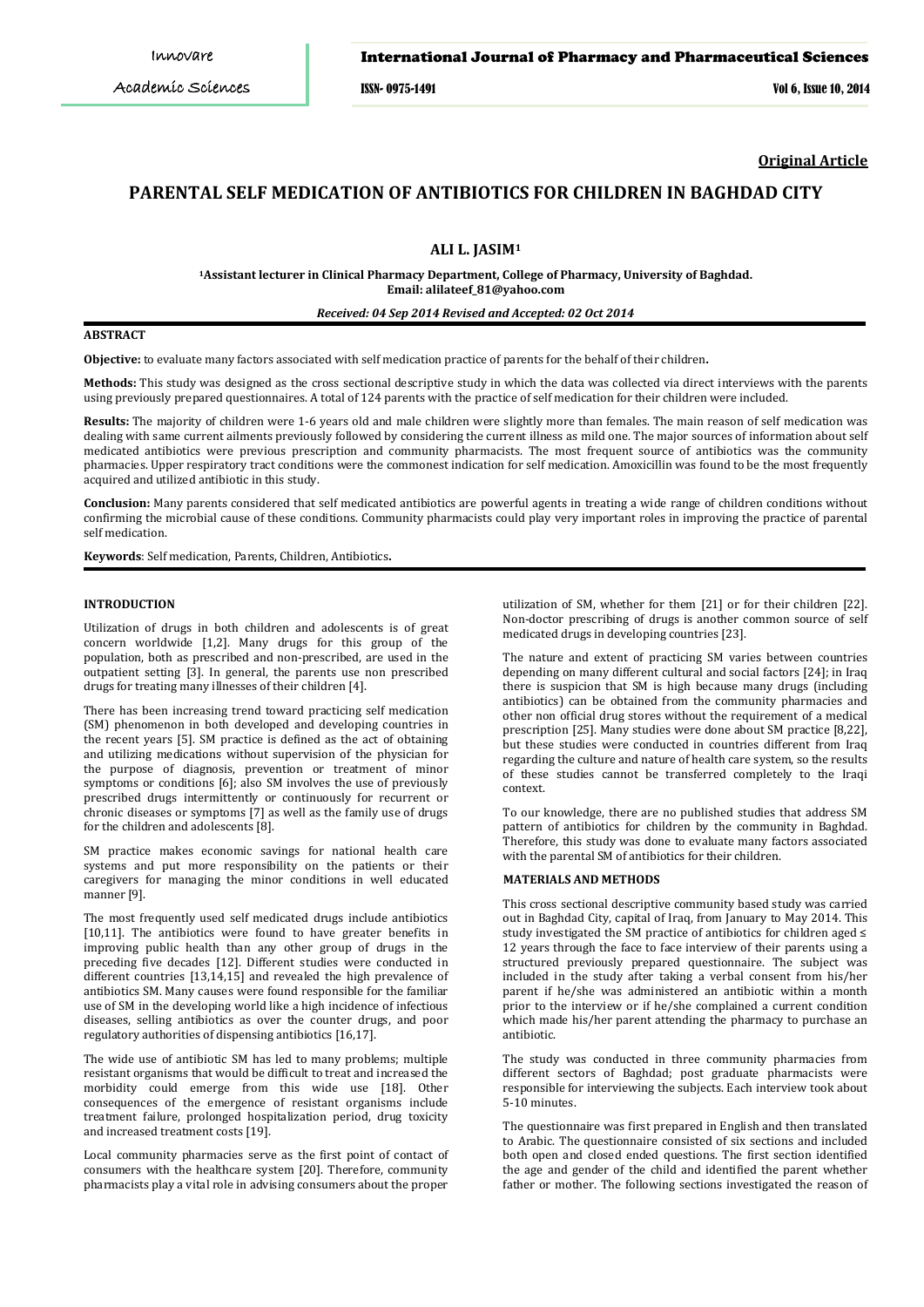utilizing/acquiring the antibiotic, source of information about the drug and its use, source of the drug itself, description of the condition or symptom to be treated and finally the name of the antimicrobial. The data were analyzed using Internet based chisquare and *P* values of < 0.05 were considered significant.

# **RESULTS**

### **Sociodemographic characteristics**

A total of 124 parents (70 fathers and 54 mothers) with practice of SM for their children were included in this study. The children had an average age of 4 years ± 0.321 (standard error of mean SEM) with age range between 4 months and 12 years. Of these children, 67 were males and 57 was females. Ages of 19 children (15.3%) were below one year, 75 patients (60.5%) were aged between 1-6 years (this groups was significantly higher than the other two groups), whereas the remaining 30 patients (24.2%) had ages between 6-12 years.

### **Self medication practice**

The study found that the major reason (41.1%) behind practicing SM by the parents was that their children experienced similar ailments

previously and this reason was significantly higher than the others. Other reasons for SM were simple condition not requiring physician consultation (29.8%), high cost of treatment if private clinics were visited (15.3%), lack of near public health care centers (13%), self decision by the parents (9.7%) and the least common reason was long time of waiting in the private clinics and hospitals (6.5%).

The study explored the possible sources of information about the antibiotics intended for use to treat the children and found that nearly half the parents knew the name and the proper use of antibiotic from previous prescription and this source of information was significantly more than other sources. Community pharmacists were the second most common source and supplied the necessary information for about one third of parents. The remaining sources were medical staff members other than physicians and pharmacists (12.9%), family members or friends (4.8%) and drug directions (3.2%).

The study investigated the sources of obtaining antibiotics used for children and found that the principal source accounted for 87.1% of cases was the community pharmacies followed by shops of other medical staff 8.1% and finally 4.8% of the parents used left over antibiotics stored at their homes.

| <b>Study questionnaire</b>               |                                     |                                              |                                           |  |
|------------------------------------------|-------------------------------------|----------------------------------------------|-------------------------------------------|--|
| Age                                      | Gender                              |                                              |                                           |  |
| <b>Reason of self medication</b>         | Simple disease                      | Previous experience with similar<br>symptoms | High treatment cost in private<br>clinics |  |
|                                          | Lack of near health care<br>centers | <b>Self decision</b>                         |                                           |  |
| Source of information                    | Previous prescription               | Community pharmacy                           | Other medical staff                       |  |
|                                          | Family members or friends           | Drug directions                              | Mass media                                |  |
| Source of antibiotic                     | Community pharmacy                  | Other medical staff                          | Left over                                 |  |
| Type of disease(s) you need drugs        |                                     |                                              |                                           |  |
| for                                      |                                     |                                              |                                           |  |
| Antibiotics requested by self medication |                                     |                                              |                                           |  |
| Date of interview                        |                                     |                                              |                                           |  |
|                                          |                                     |                                              |                                           |  |

| Table 1: Sociodemographic characteristics of the study population $(n=124)$ |                           |                |         |
|-----------------------------------------------------------------------------|---------------------------|----------------|---------|
| Variable                                                                    | <b>Number of subjects</b> | Percentage (%) | P value |
| 1. Parent                                                                   |                           |                |         |
| Father                                                                      | 70                        | 56.5           |         |
| Mather                                                                      | 54                        | 43.5           |         |
| 2. Gender of children                                                       |                           |                |         |
| Male                                                                        | 67                        | 54             |         |
| Female                                                                      | 57                        | 46             |         |
| 3. Ages of children                                                         |                           |                |         |
| Younger than one year                                                       | 19                        | 15.3           |         |
| $(1-6)$ years                                                               | 75                        | 60.5           | 0.000   |
| $(6-12)$ years                                                              | 30                        | 24.2           |         |

# **Table 2: Frequencies of reasons of self medication, sources of information and sources of antibiotics**

| Variable                                  | <b>Number of subjects</b> | Percentage $(\%^a)$ | P value |
|-------------------------------------------|---------------------------|---------------------|---------|
| 1. Reason of SM                           |                           |                     |         |
| Previous experience with similar symptoms | 51                        | 41.1                | 0.000   |
| Simple condition                          | 37                        | 29.8                |         |
| High treatment costs in private clinics   | 19                        | 15.3                |         |
| Lack of near health care centers          | 16                        | 13                  |         |
| Self decision                             | 12                        | 9.7                 |         |
| Long delay in private clinics             | 9                         | 6.5                 |         |
| 2. Source of information                  |                           |                     |         |
| Previous prescription                     | 57                        | 46                  | 0.000   |
| Community pharmacy                        | 41                        | 33.1                |         |
| Other medical staff                       | 16                        | 12.9                |         |
| Family members or friends                 | 6                         | 4.8                 |         |
| Drug directions                           | 4                         | 3.2                 |         |
| Mass media                                | 0.0                       | 0.0                 |         |
| 3. Source of antibiotics                  |                           |                     |         |
| Community pharmacy                        | 108                       | 87.1                | 0.000   |
| Other medical staff                       | 10                        | 8.1                 |         |
| Left over                                 | 6                         | 4.8                 |         |

a: numbers do not add to 100% because single subject may have more than one reason and/or more than one source of information.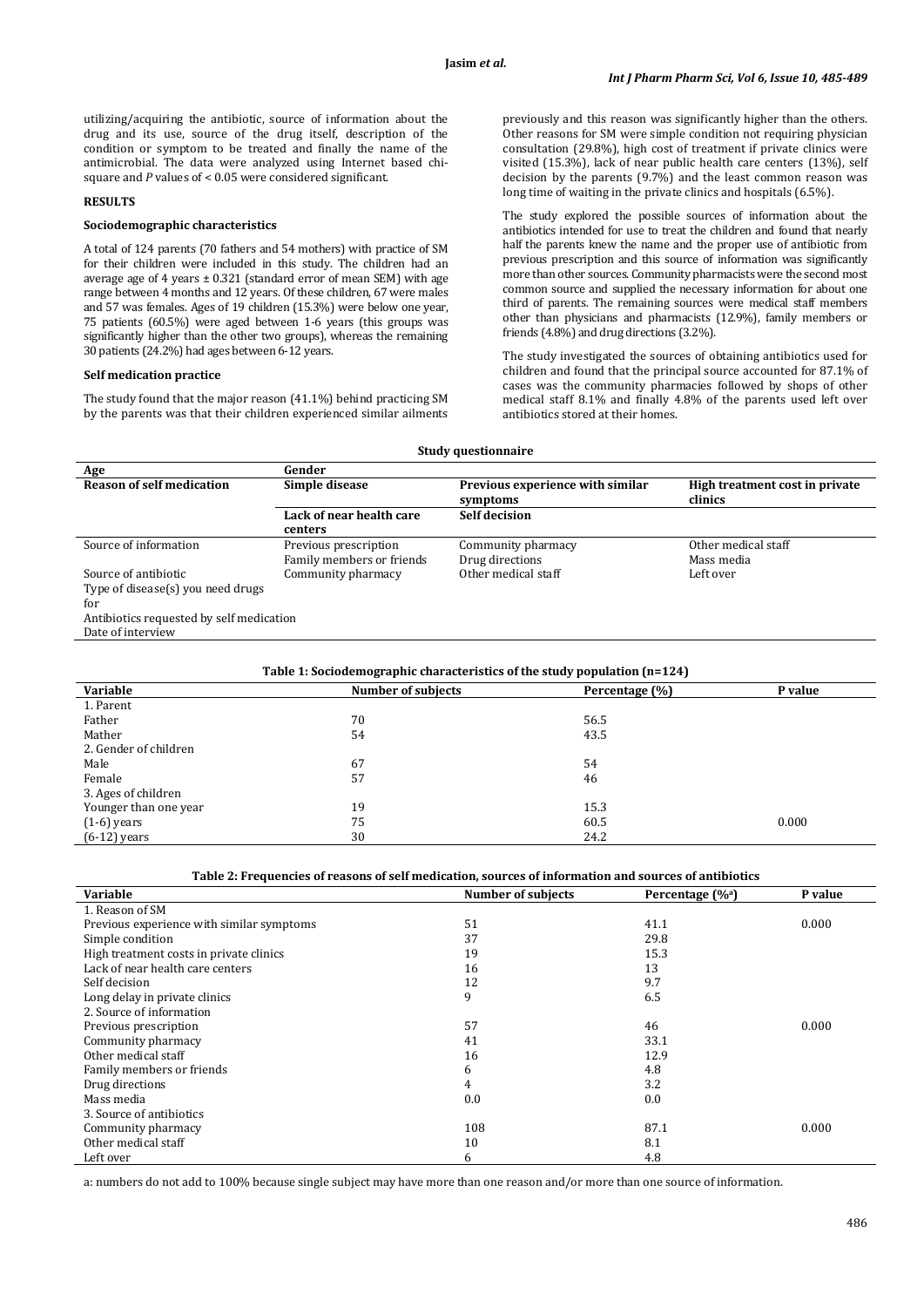As illustrated by Table (3), indications of SM which had the higher significant frequencies than the others were coughing and sore throat encountered by 53 and 49 children (42.7% and 39.5%) respectively. Flu or common cold was encountered by 21% of the study population (26 children) followed by runny nose (9.7%), severe ear discomfort (7.3%), diarrhea (4.8%) and fever (4.03%). Each of abdominal pain and vomiting was encountered by four children only (3.2%) and they were the least common.

| Table 3: Frequencies of indications of self medication |  |  |
|--------------------------------------------------------|--|--|
|--------------------------------------------------------|--|--|

| Indication            | Number of children | Percentage $(\%^a)$ | P value |
|-----------------------|--------------------|---------------------|---------|
| Cough                 | 53                 | 42.7                | 0.000   |
| Sore throat           | 49                 | 39.5                |         |
| Flu or common cold    | 26                 | 21                  |         |
| Runny nose            | 12                 | 9.7                 |         |
| Severe ear discomfort |                    | 7.3                 |         |
| Diarrhea              |                    | 4.8                 |         |
| Fever                 |                    | 4.03                |         |
| Vomiting              |                    | 3.2                 |         |
| Abdominal pain        |                    | 3.2                 |         |

a: numbers do not add to 100% because single subject may have more than one indication

As demonstrated in Table (4), amoxicillin was more significantly acquired than all the other antibiotics; amoxicillin was used for the treatment of 59 children who represented the majority of the study population (47.6%). The third generation cephalosporin (cefixime) was the second most commonly used antibiotic by the parents for 17

children (13.7%) followed by co-amoxiclav which was the preferred choice for treating 12 children (9.7%). Other antibiotics were cefalexin (8.1%), co-trimoxazole (7.3%), metronidazole (5.6%), azithromycine (5.6%). The broad spectrum penicillin (ampicillin) was the least frequently used self medicated drug (2.4%).

**Table 4: medications (drugs) used for self medication**

| Antibiotic     | Number of children | Percentage (%) | P value |
|----------------|--------------------|----------------|---------|
| Amoxicillin    | 59                 | 47.6           | 0.000   |
| Cefixime       |                    | 13.7           |         |
| Co-amoxiclav   | 12                 | 9.7            |         |
| Cefalexin      | 10                 | 8.1            |         |
| Co-trimoxazole |                    | 7.3            |         |
| Metronidazole  |                    | 5.6            |         |
| Azithromycin   |                    | 5.6            |         |
| Ampicillin     |                    | 2.4            |         |
|                |                    |                |         |

#### **DISCUSSION**

The study was conducted in Baghdad city only because it is the largest city in Iraq regarding the number of population and also due to financial and time factors. This study found that fathers purchasing self medicated antibiotics were relatively more than mothers and this finding was consistent with that of a previous study [3]; the possible explanation of this slight difference is that some women considered that the father is more appropriate for this mission or they could not leave their homes without companionship of a male relative from the first degree [26].

Our study found that SM practice in the group of 1-6 years was higher than that for children aged below one year or those between 6-12 years possibly because the children below one year receive high degree of care from the parents which could result in less risk of infections and many parents consider that older children have good immunity and body defense which make them less worried about conditions of their children.

The reason of practicing SM for 41.1% of the parents was their perception that the child was exposed previously to the same current ailment, therefore they considered that the prescription will be the same if they visited the physician and also considered that they had good experience and became familiar with the appropriate antibiotics for managing this current condition [27].

In concordance with other studies [28,29], low severity of symptoms was considered by many parents to be the cause for acquiring self medicated antibiotics. Lower cost of SM practice compared to medical care obtained from hospitals or from visiting private clinics is an important driving reason for acquiring self medicated drugs for many subjects [30,31]; this work found that the economic factor was the reason of SM for 15.3% of study population. Another common reason for purchasing self medicated drugs is the long waiting queues at hospitals or private clinics [32]; this reason was estimated in our study by 6.5% of the participating parents.

In general, the population requires accurate and easily accessible and understandable information about the benefits and possible risks associated with the drugs. The commonest source of information about self medicated drugs in this work was old medical prescription which is consistent with the results of other studies [33]. The physicians depend on a group of certain symptoms in the diagnosis of infectious conditions; this encourages the parents to purchase the same prescription when they consider that similar or related symptoms occur again [34]. The other important source of information for 33.1% of the study population was the community pharmacists; this is consistent with the results of other studies done in different countries like Saudi Arabia [26] and Indonesia [35] which highlight the important roles of community pharmacies in wide pervasion of SM in the community [36]. Therefore, community pharmacists could play crucial roles in directing the consumers toward the proper use and in the same time reduce the irrational use of self medicated antibiotics [37]. Sixteen parents (12.9%) got their information from health personnel other than physicians and pharmacists because they considered that these personnel have sufficient experience that enable them to be a good source of detailed information about SM.

Community pharmacy is obviously the principle source for most parents in this study (87.1%) to obtain the self medicated antibiotics; this confirms the weakness of high disciplinary regulations [38]. The majority of parents trusted in pharmacy personnel and were comfortable when they acquired self medicated drugs from the pharmacy because they considered that community pharmacists have good and reliable academic certificate and medical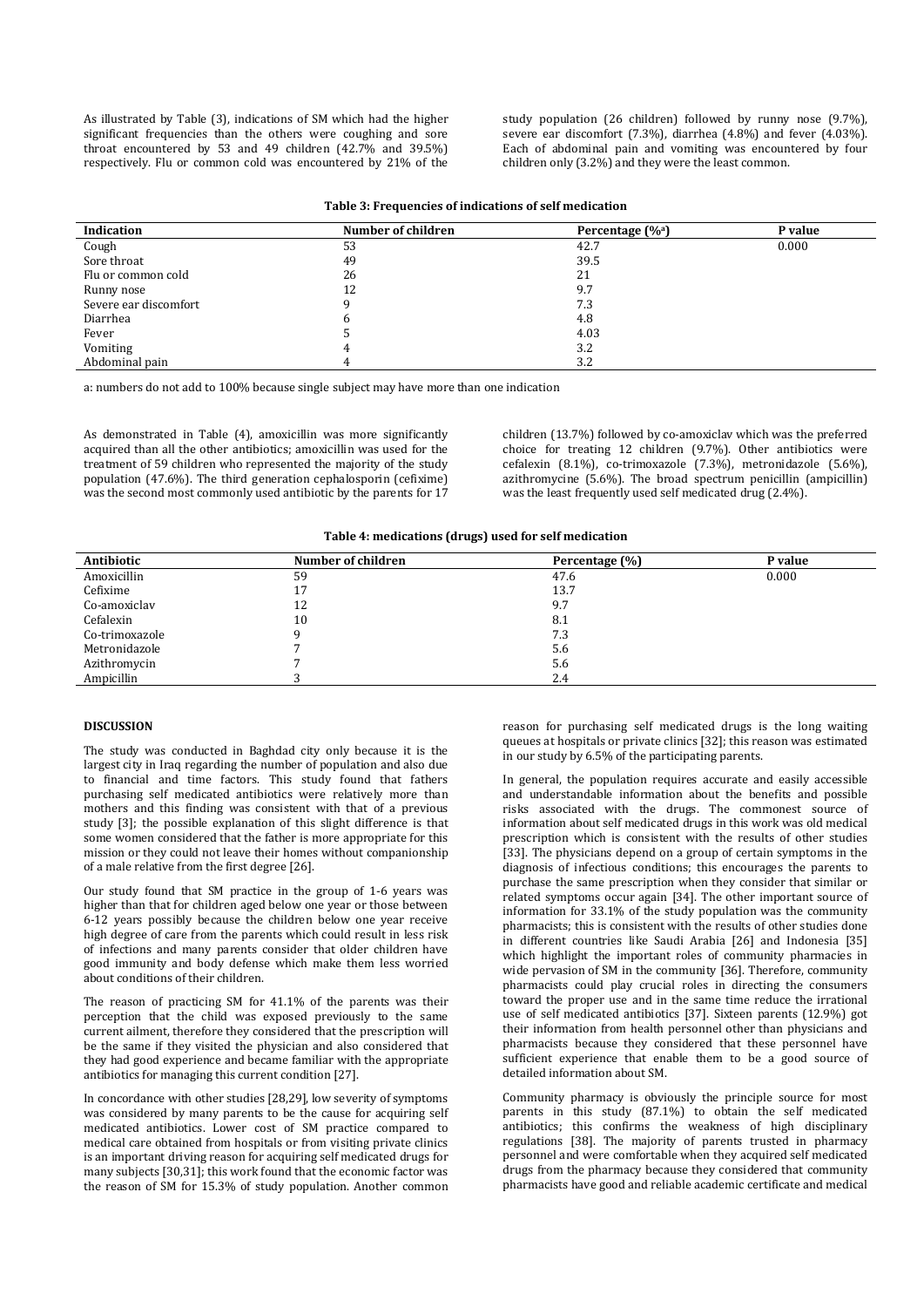expertise, while the reason for some parents was their perception that local community pharmacies were low cost alternatives compared to private clinics which charged consultation and laboratory fees [27]. Few parents used medications kept at home for the treatment of their children; this source has the risk of reduced potency of the antibiotic or even toxicity because in hot climates (like Iraq) the stability and shelf life of drugs stored at home may decrease with time [39].

This study revealed that the most frequent conditions which motivated the parents to practice SM for their children were Upper respiratory tract conditions (cough, sore throat and flu or common cold respectively); this result is consistent with the findings of other studies conducted in other countries like Malaysia [40], Turkey [41], and European countries [14].

The probable explanation for this finding is that the study was conducted in winter and spring which may increase the incidence of these conditions [42,43] and because many individuals in the community (including the parents) believe that antibiotics can reliably treat and eradicate any microorganism causing upper respiratory tract conditions whatever its type [15] and also because they believe that these conditions are self limited and could be treated safely by self medicated antibiotics without the need to see the physician [44].

In agreement with the findings of studies conducted in India [45], Nigeria [32] and Srilanka [33], amoxicillin was the preferred antibiotic for the majority of parents; the probable causes of these findings are the broad spectrum, the low cost and the wide prescription of this drug by the doctors that lead the parents to reuse it [46]. The second ranked drug (13.7%) was cefixime, the third generation cephalosporin, despite its higher cost than many antibiotics in this study because the parents might be satisfied of its action after short term use against many infectious conditions. Co-trimoxazole was preferred by 7.3% of the study population for children, possibly because it is considered one of the very cheap antibiotics [47].

The least acquired antibiotic in this study was ampicillin despite its similar spectrum to that of amoxicillin and its lower cost which may be due to its probable interaction with the food, its higher incidence of gastro-intestinal side effects and four times daily administration, therefore it was replaced largely by amoxicillin.

### **CONCLUSIONS**

The study concluded that parents had great expectations for the antibiotics and many of them practiced SM for their children when these children developed ailments that may not be microbial in origin, and if microbial it may not be bacterial in nature. Also the study concluded that the local community pharmacists can play crucial roles in enhancing the proper practicing of SM because they are reliable sources of information for many parents. It is recommended to encourage the parents to have greater attendance to private clinics or to local primary health care centers before acquiring antibiotics because many ailments do not require these drugs. Also, community pharmacists must continuously improve their clinical skills and knowledge to educate the general population in addition to other public educational material about the proper use of antibiotics and to reduce the consequences of the irrational use; in the long term, as health care improves, then it will be necessary to enforce high regulatory authorities and dispense antibiotics only by official prescriptions.

### **REFERENCES**

- 1. Birchley N, Conroy S. Parental management of over the counter medicines. Paediatr Nurs 2002;14:24-8.
- 2. Olayemi SO, Akinyede AA, Oreagba AI. Prescription pattern at primary health care centres in lagos state. Niger Postgrad Med J 2006;13:220-4.
- 3. Oshikoya KA, Njokanma OF, Bello JA, Ayorinde EO. Family selfmedication for children in an urban area of Nigeria. Paediatr Perinat Drug Ther 2007;8:3.
- Zaki A, Abdel-Fattah M, Bassili A, Arafa M, Bedwani R. The use of medication in infants in Alexandria. Egypt East Mediter Health J 1999;5:320-7.
- 5. Ali. Self-medication practices among health care professionals in a private university. Malaysia Intern Curr Pharm J 2012;1(10):302-10.
- 6. Montastruc JL. Pharmacovigilance of self-medication. Ther 1997;52(2):105-10.
- 7. Guidelines for the regulatory assessment of medicinal products for use in self-medication. Geneva, World Health Organization, (WHO) 2000.
- 8. Abobakr A, Jiri V, Mohammed A, Ales K. Self-medication with antibiotics by the community of abu dhabi emirate, United arab emirates. J Infect Dev Ctries 2009;3(7):491-7.
- 9. Hughes CM, McElnay JC, Fleming GF. Benefits and risks of self medication. Drug Safe 2001;24 (14):1027-37.
- 10. Oshikoya KA. Evaluation of paediatric drug prescriptions in a teaching hospital in nigeria for rational prescribing. Paed Perinat Drug Ther 2006;7:183-8.
- 11. Sharma R, Verma U, Sharma CL, Kapoor B. Self medication among urban population of Jammu city. Indian J Pharmacol 2005;37:37-45.
- 12. Wise R. Antimicrobial resistance: priorities for action. J Antimicrob Chemother 2001;49:585–6.
- 13. Al-Azzam SI. Self-medication with antibiotics in Jordanian population. Int J Occup Med Envir Health 2007;20(4):373-80.
- Grigoryan L. Self-medication with antimicrobial drugs in Europe. Emerg Infec Dis 2006;12:452-9.
- 15. Mitsi G. Patterns of antibiotic use among adults and parents in the community: a questionnaire-based survey in a Greek urban population. Intern J Antimic Agents 2005;25(5):439-43.
- Friedman CR, Whitney CG. It's time for a change in practice: Reducing antibiotic use can alter antibiotic resistance. J Infect Dis 2008;197:1082–3.
- 17. Vila J, Pal T. Update on antibacterial resistance in low-income countries: Factors favouring the emergence of resistance. Open Infect Dis J 2010;4:38–54.
- 18. Fadara JO, Tamuno I. Antibiotic Self-medication among university medical undergraduates in northern nigeria. J Pub Health Epidemiol 2011;3(5):217-20.
- 19. Goossens H, Ferech M, Vander Stichele R. Outpatient antibiotic use in europe and association with resistance: a cross-national database study. Lancet 2005;365:579–87.
- 20. Shankar PR, Partha P, Shenoy N. Self-medication and nondoctor prescription practices in Pokhara valley, Western Nepal: a questionnaire-based study. BMC Family Practice 2002;3:17.
- 21. Kamat VR, Nichter M. Pharmacies, self-medication and pharmaceutical marketing in Bombay, India. Soc Sci Med 1998;47(6):779-94.
- 22. Francis SV, Fábio B, Celso S, Ricardo C. Self-medication in children and adolescents. J Pediatria 2007;83(5):453-8.
- 23. Geissler PW, Nokes K, Prince RJ, Achieng RO, Aagaard-Hansen J, Ouma JH. Children and medicines: self-treatment of common illnesses among Luo school children in western Kenya. Soc Sci Med 2000;50:1771-83
- 24. Peng B, Shilu T, Parton KA. Family self-medication and antibiotics abuse for children and juveniles in a Chinese city. Soc Sci Med 2000;50:1445-50.
- *25.* Ali LJ, Taqua AF, Salam ST. Self Medication practice among iraqi patients in baghdad city. Amer J Pharm Sci 2014;2(1):18-23.
- 26. Alghanim SA. Self-medication practice among patients in a public health care system. East Mediter Health J 2011;17(5):409-16.
- 27. Abdelmoneim A, Idris E, Lloyd M, Lukman T. Self-medication with Antibiotics and Antimalarials in the community of Khartoum State, Sudan. J Pharm Pharm Sci 2005;8(2):326-31.
- 28. Teferra A, Alemayehu W. Self-medication in three towns of North West Ethiopia. Ethiop J Health Dev 2001;15:25-30.
- 29. Amayo EO, Jowi JO, Njeru EK. Migraine headaches in a group of medical students at the Kenyatta National Hospital, Nairobi. East Afr Med J 1996;73(9):594-7.
- 30. Eric SD, Patience BT, Patrick N, Isaac OA. Self-Medication practices with antibiotics among tertiary level students in accra, ghana: a cross-sectional study. Int J Environ Res Public Health 2012;9:3519-29.